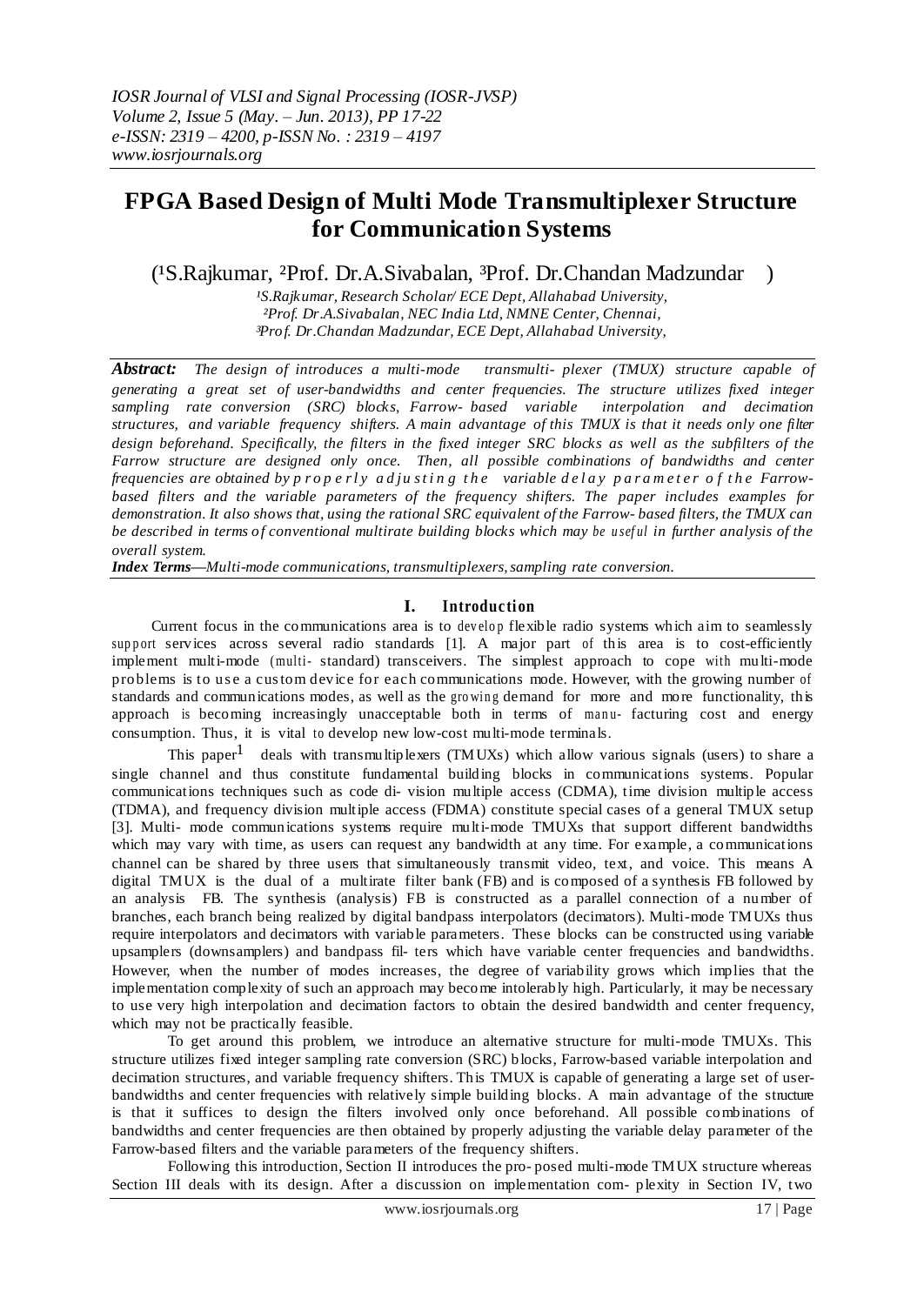applications of the proposed TMUX are covered in Section V. Section VI shows how the TMUX can be described in terms of conventional multirate building blocks. Finally, Section VII concludes the paper.

### **II. Pro posed Multi -M ode Tmux Struc ture**

In this section, we will introduce a multi-mode TMUX which can generate arbitrary bandwidths and center frequen-cies<sup>2</sup>. The multi-mode scenario considered here has been out-lined in [5]. In line with that scenario, we define a granularity



o<sup>7</sup> be able to genergice all possible modes without channe<br>fixed filters. Without such an assumption, one would need to<br>its cumbersome. In addition, it is well known that redundancy is<br>terms to ensure a high-performance  $band<sup>3</sup>$  as the minimum bandwidth a user can occupy and assume that users are separated by guard bands which means that the TMUX is slightly redundant. In the proposed multi- mode TMUX, a small redundancy (oversampling) is needed to be able to generate all possible modes without channel interference and using only one set of fixed filters. Without such an assumption, one would need to redesign the filters for each mode which is cumbersome. In addition, it is well known that redundancy is needed anyhow in communications systems to ensure a high-performance transmission [6]. We also assume that any user p can occupy R<sub>p</sub> (t) granularity bands<sup>4</sup> where  $1 \le R_p$  (t)  $\le Q$  with Q being the number of granularity bands in the whole frequency range. As shown in Fig. 1, the TMUX generates a granularity band through upsampling by L followed by a lowpass filter. As users can have bandwidths that are rational multiples of the granularity band, the Farrow-based filter<sup>5</sup> performs decimation by rational values  $R<sub>p</sub>$ . To place the users in appropriate po- sitions in the frequency spectrum, variable frequency shifters are utilized. Finally, all users are summed for transmission in the channel. In the analysis FB, the received signal is first frequency shifted such that the desired signal can be processed in the baseband. Then, a Farrow-based interpolator by ratio  $R_p$  followed by decimation by L is used to obtain the desired signal. It is also noted that, like e.g., OFDM-based TMUXs, the output of the TMUX is complex. Figure 2 illustrates the principle of the structure by plotting the frequency spectrum at the output of the lowpass filter, Farrow-based filters, and the frequency shifters with a Gaussian input.

## *A. Channel Sampling Rates*

As the proposed TMUX is aimed for a multi-mode commu- nications system, the users  $X_0, X_1, \ldots$ ,  $XP -1$  can generally have different sampling (data) rates. This means that in one time frame, the time during which the signal is transmitted, the number of samples (and hence, the time index  $n<sub>p</sub>$ ) processed in each branch of the TMUX in Fig. 1 can be different from other branches. Mathematically, the sampling periods of the

TMUX inputs, i.e., T0, T1, ..., TP-1, must satisfy  $T0R0 = T1R1 = ... = TP-1RP-1 = LTy$ , (1) where Ty is the sampling period of  $y(n)$ .

### *B. Sampling Rate Conversion*

As shown in Fig. 1, integer interpolation and decimation by L requires lowpass filters  $F(z)$  and  $\hat{F}(z)$ , respectively6. The stopband edges of these filters are defined as  $\pi(1+\rho)$  L where the parameter  $0 \le \rho \le 1$  denotes the roll-off. This also sets the value of the granularity band  $2\pi(1+p)$  L. Further, SRC by the rational value Rp is performed by the Farrow-based filters resulting in the set of user bandwidths 7 Bp =  $2\pi(1+\rho)$  L Rp, p = 0, 1, ..., P − 1. The Farrow-based filter utilizes linear-phase FIR subfilters Gk(z) and its transfer function is given by8 H(z,  $\mu$ ) = K Xk=0  $\mu$ kGk(z), | $\mu$ | 0.5. (2) The subfilters are either symmetric (for k even) or antisymmetric (for k odd) and  $\mu$  is a fractional delay value [7]. Here, each of systems H $\downarrow$ p (z) and H $\uparrow$ p (z) employs a filter with a transfer function given by (2) and performs decimation and interpolation, respectively. The fractional delay value9 for decimation and interpolation is given by [10]  $[\text{nin} + \mu(\text{nin})]$ Tin = noutTout, $\mu(\text{nin})$  = nout Tout Tin – nin (3) where nout (nin) is the output (input) sample index and Tout =Tin Rp. In other words, for H↑p (z), we have Tout < Tin whereas for H $\downarrow$  p (z), the relation Tout > Tin holds.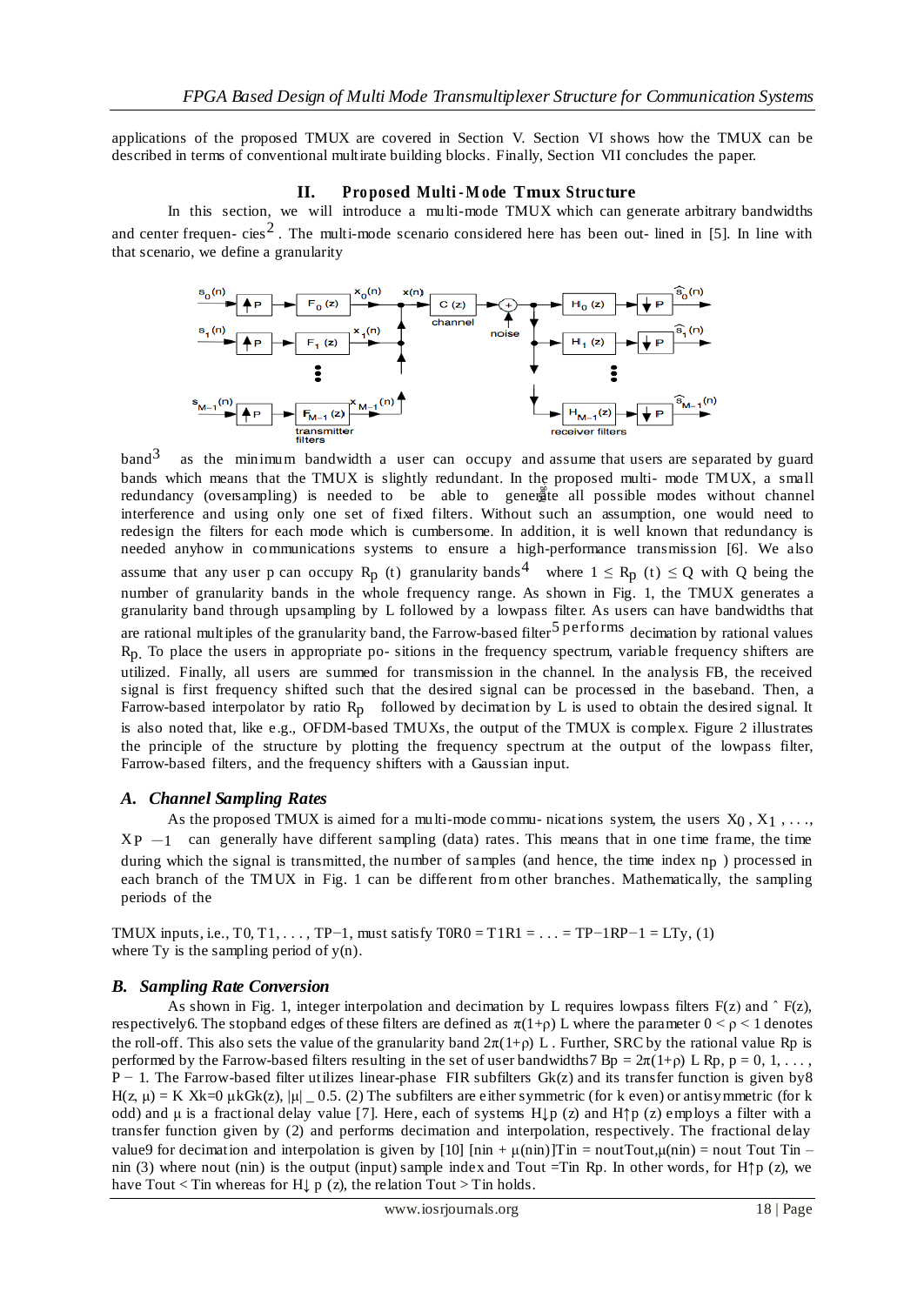#### **III. Filter Design**

The filters  $F(z)$  and  $\hat{F}(z)$ , respectively, suppress the channel cross talk and make the overall transfer functions between  $xp(np)$  to  $\hat{p}(np)$  approximate unity. As the TMUX is slightly redundant, the level of cross talk and the aliasing, resulting from the rational SRC, is determined by the stopband attenuation of these filters and can thus easily be suppressed to any desired level. Further, ignoring the rational SRCs, it is well known that the transfer function from xp(np) to  $\gamma p(np)$  is the 0th polyphase component of the cascaded filter F(z)  $\gamma P(z)$  [6]. To make this polyphase component unity10,  $F(z)$   $\tilde{F}(z)$  must be an Lth-band filter. The filters  $F(z)$  and  $\tilde{F}(z)$ should thus be designed so that 1) the 0th polyphase component of  $F(z)$   $\hat{F}(z)$  approximates unity, and 2) the stopband attenuation of  $F(z)$  and  $\hat{F}(z)$  is high enough. This also holds when the rational SRCs are present provided that the Farrow-based filter in (2) approximates a fractional-delay filter with delay μ throughout its respective frequency band. For the Farrow-based filter in the synthesis FB, only the granularity band needs to be covered whereas in the analysis FB, the whole band except for a small band near  $\pi$  must be covered. The reason is that the output of each integer interpolator (in the synthesis FB) is bandlimited to the granularity band. However, in the the analysis FB,

the sum of user signals is processed by the Farrow-based filter and therefore, this sum determines the frequency band. Consequently, the complexity of the Farrow-based filter in the synthesis FB will be less than that of the analysis FB. The discussion above reveals that the proposed TMUX can be designed by determining  $F(z)$  and  $\hat{F}(z)$  such that

 $\text{IF}(e \, i\omega)$   $\hat{P}(e \, i\omega)$ ] 0th  $-1$ |  $\delta 1$  for  $\omega 2$  [0,  $\pi$ ],  $|F(e|0)| = \delta 2$ ,  $|\hat{ } F(e|0)| = \delta 3$  for  $\omega$  2 [0,  $\omega$ 1], (4) where  $\omega_1 = \pi(1+\rho)$ 

L, and  $[F(e] \omega) \hat{ } F(e] \omega$ ] 0th denotes the 0<sup>th</sup> polyphase component of  $F(z) \hat{ } F(z)$ . In addition, the Farrowbased filter in the synthesis/analysis FB, i.e.,  $H(z, \mu)$  should be designed such that

 $|H(e|\omega, \mu) - e^{-}|\omega\mu|$   $\delta$  4 for  $\omega$  2 [0,  $\omega$ 2] (5)

for all  $\mu$  2 [−0.5, 0.5]. Additionally,  $\omega$  2 =  $\omega$ 1 for the synthesis FB whereas in the analysis FB, it is the width of the spectrum of  $y(n)$  in Fig. 1 that determines  $\omega$ 2. For example, at a typical spectrum utilization percentage of 90%, we have  $\omega = 0.9\pi$ . It is well known that all  $\delta i$ , i = 1, 2, 3, 4, in (4) and (5) can be reduced to any desired levels by simply increasing the filter order. It must be noted that, to design the TMUX, there is a need to solve (i) one filter design problem to get the filter pair  $F(z)$  and  $\hat{F}(z)$  as in (4), and (ii) two filter design problems to get the subfilters of the Farrow structures in the synthesis and analysis FBs as in (5). Having solved these problems once, it is only the values of the fractional delays and the parameters of the variable frequency shifters that change for every new configuration of standards. The filter pair  $F(z)$ ,  $F(z)$  can for example be designed as outlined in [11] whereas the Farrow-based filters may be designed as described in [7]. In other words, the proposed multi-mode TMUX can be designed to approximate perfect recovery as close as desired for all possible modes by separately solving three conventional filter design problems.

### *A. Example*

As discussed in the previous section, the proposed multimode TMUX can approximate perfect recovery as close as desired by proper design of the filters in the fixed and integer SRC blocks. To illustrate this fact, a series of filters with fixed  $\delta_1 = \delta_4 = \{0.011, 0.0011\}$ ,  $\omega_1 = 0.08755\pi$ ,  $\omega_2 = 0.91\pi$ , and  $L = 12$  are assumed. As the stopband attenuation of  $F(z)$  and  $\hat{F}(z)$  suppresses channel cross talk, they have been designed with different values of  $\delta 2 = \delta 3$ . Thus, there are similar constraints on [F(ejω)  $\hat{P}$ F(ejω)]0th and H(ejω, μ) with the stopband attenuation of  $F(z)$  and  $\hat{F}(z)$  being the only parameter that changes. In addition, the error vector magnitude (EVM), a metric of transmitter signal quality in modern communications, is used [2]. EVM gives a statistical estimate of the error vector normalized by the magnitude of the ideal signal and is defined as

EVMrms =vuut PNs−1 k=0 |s(k) – sref (k)|2 PNs−1 k=0 |sref (k)|2, (6)

where s(k) and sref (k) are the length-Ns measured and ideal complex sequences, respectively. Figure 3 shows the average EVM values for three multi-mode setups in a 16-QAM signal. It illustrates the fact that the EVM resulting from the TMUX can be made as small as desired for all possible modes by decreasing  $\delta i$ , i = 1, 2, 3, 4.

### **IV. Implementation And Design Complexity Issues**

In the previous section, it was shown and demonstrated that the proposed TMUX can be designed to have as small errors as desired for all possible modes through three separate filter designs. This is attractive compared to solutions that require either one set of filters for each mode or on-line filter design whenever a new mode is desired. However, there is still room for complexity reductions by modifying the new structure. Details are beyond the scope of this paper which aims to outline the main course to follow when implementing multimode TMUXs, but we will in this section point out some possible ways to reduce the complexity and issues for future research. A motivation to using integer interpolation in the sy nthesis FB, to generate signals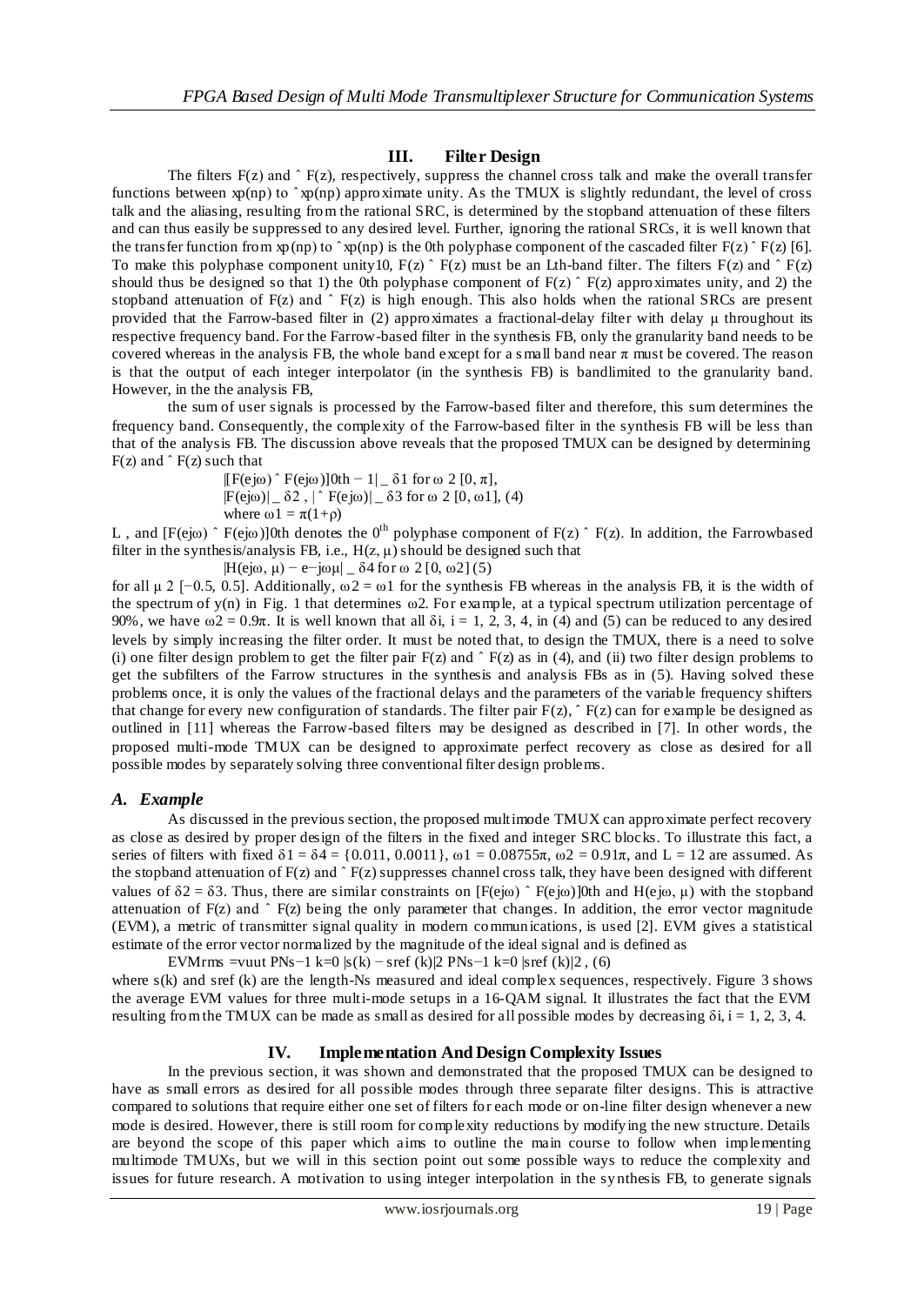with the spectral width of a granularity band, is that regular integer-interpolation structures are more efficient than Farrow-based structures when it comes to implementing an interpolator with a relatively large conversion ratio L [8]. This is true if multi-stage interpolation structures [11] are utilized which should be done for larger values of L. If the bandwidth of the users often matches the granularity band, this option (and the dual in the analysis FB) appears the most natural choice. On the other hand, if the users often occupy wider bandwidths than the granularity band, then it may be worth to use a smaller L in the integer-conversion stages. The Farrowbased filter in the synthesis/analysis FBs can then both work either as interpolator or decimator. In this way, one can find the best trade-off between the complexity of the integer-conversion part and rational-conversion part in order to reduce the overall complexity. Some results are available for interpolators and decimators [8] but the problem is more complex here as we deal with TMUXs. It is thus of interest to extend the results of [8] to multimode TMUXs. It is noted that, as the overall optimum will depend on how often the users take on narrow or wide bandwidths, it is not a trivial task to derive it mathematically. Another issue is the filter design. In the previous section, we outlined the separate filter design which is attractive as known techniques can be adopted. Although this gives us a good suboptimum overall solution, it is slightly overdesigned and has a somewhat higher complexity than necessary. To reduce the complexity, one can design all filters simultaneously which can, in principle, be done using standard nonlinear optimization techniques. This has successfully been used for fixed FBs and TMUXs [12], but the problem is much more complex here as we deal with multi-mode TMUXs. This implies that, in the optimization, the pre -specified requirements must be satisfied for all possible modes. Consequently, the number of constraints grows with the number of modes. Simultaneous optimization may therefore be practically feasible only for problems that have a few modes. However, it is interesting to investigate how many modes one can handle using simultaneous optimization.



## **V. Applications Of Tmux**

In this section, two applications of the proposed TMUX are considered. Having designed the TMUX for a specific EVM 11 (e.g., -100dB achieved with  $\delta i = 10-5$ , i = 1, 2, 3, 4), the setup in Fig. 4(a) can be used for functionality/performance test of the flexible frequency-band reallocation (FFBR) network defined in [5]. According to [2], and as shown in Fig. 4(b), the values for the granularity and guard band are chosen as  $2\pi Q$  and 2π $Q$  Q where  $0 < Q < 1$ . To verify the functionality of the FFBR network, four different user signals  ${X0, X1, X2, X3}$  with Rp = {1.73, 1.23, 2, 3.3}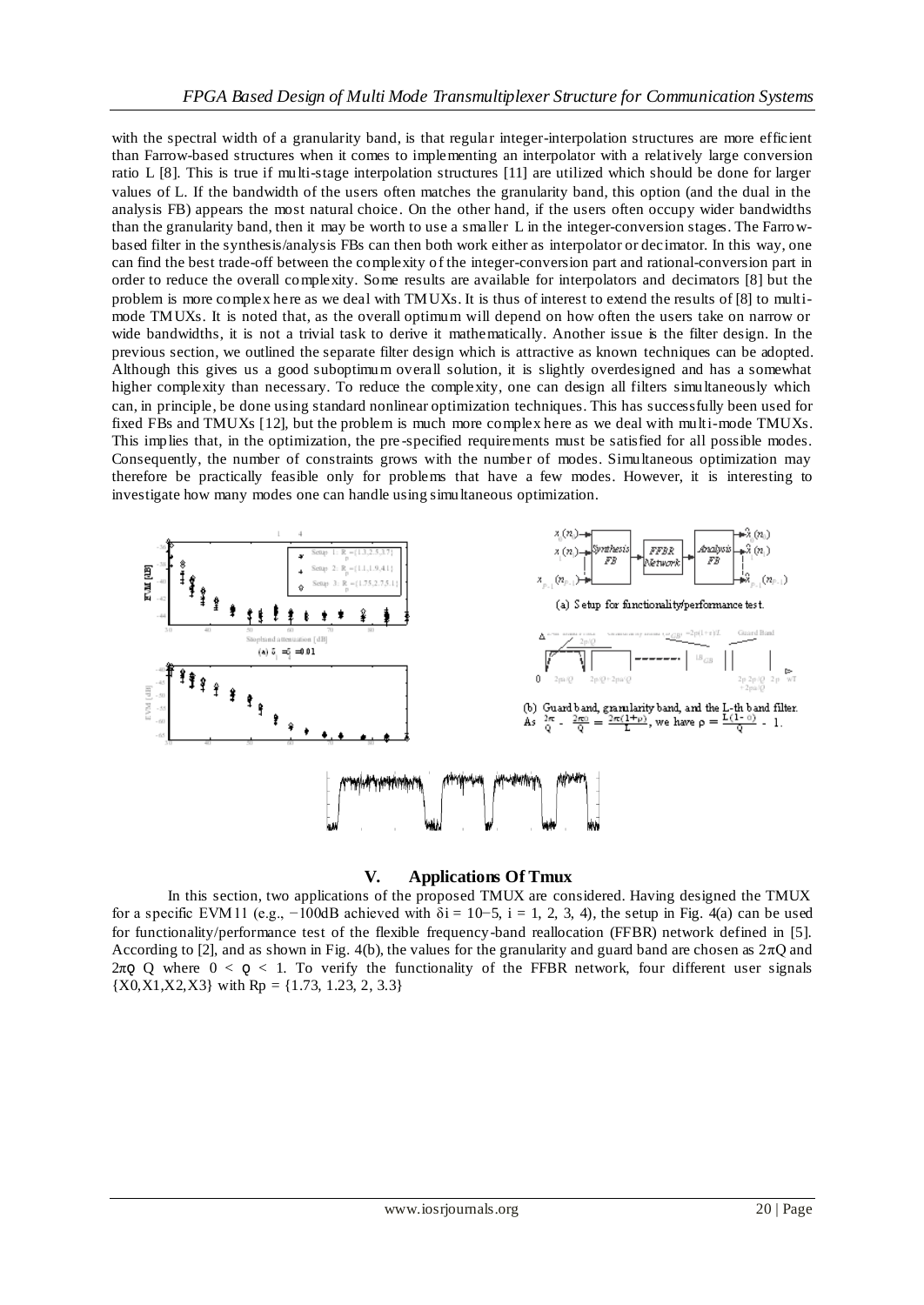

Fig. 6. Equivalent paths between  $x_m(n_m)$  and  $\hat{x}_m(n_m)$ . Considering only one branch of the TMUX, the frequency shifters can be removed.

Resulting in subcarrier frequencies  $\omega_{\text{D}} = \{0.211\pi, 0.622\pi, \pi, 1.655\pi\}$  are assumed. The frequency spectrum of the input and the multiplexed output of the FFBR network with  $Q = 10$  granularity bands are shown in Fig. 5(a). The scenario of FBR [2] shown in Fig. 5(b), results in  $\hat{\omega}_p = {\pi, 1.8\pi, 1.4\pi}$ ,  $0.4\pi$ . To illustrate the noise behavior of the FFBR network, Fig.5(c) shows the values of EVM for different prototype filter stopband attenuations assuming a 16-QAM signal. As can be seen, the stopband attenuation of the FFBR network's prototype filter is the main source of aliasing suppression [5].

### **VI. Ana Ly S I S O F T H E Tmux Us I N G Mu Lt I Rat E Bu I L D I N G Bl O Ck S**

This section shows that the proposed  $\frac{1}{B_R}$  MUX can alterna- tively be described in terms of conventional multirate building blocks which may be useful in further analysis of the overall system. This is done by utilizing the rational SRC equivalent of the Farrow-based filter [9]. In each branch of the TMUX, the Farrow-based filter for interpolation by  $R_p = {^A}P$  modeled as the cascade of upsampling by  $A_p$ , FIR filter  $D_p$  (z), and downsampling by  $B_p$ . Similarly, a cascade of upsampling by  $B_p$ , FIR filter  $C_p$  (z), and downsampling by A<sub>p</sub> can be used to model decimation by  $R_p = {^A}p$ .

Hence, using the analysis in [13], the blocked transfer function of the TMUX in Fig. 1 can be written as  $\underline{T}(z) = \underline{\Phi}(z) \underline{\Psi}(z)$  where

T

 $\Phi(z)$  =  $\varphi(\Delta(z))$   $\varphi(1(z))$   $\cdots$   $\varphi(P-1(z))$ ,  $ψ0 (z)$   $ψ1 (z)$  ...  $ψP -1 (z)$  .(7) For the existing TMUX, we have  $\varphi_p(z) = D_p(z) \overrightarrow{f}(z \cdot Bp), \quad \overrightarrow{\psi_p(z)} = F(z \cdot Bp) C_p(z).$  (8)

Assuming the desired user  $X_d$  (z), the TMUX output can be i=0, i=dwhere  $V_{dd}$  (z) and  $V_{dd}$  (z) represent inter-symbol interference (ISI) and inter-carrier interference (ICI), respectively. In gen- eral, it is desired to have  $|V_{dd}(z) - z^{-\eta}d| \leq \delta_{d1}$  and  $|V_{id}(z)| \leq \delta_{d2}$  with  $\delta_{d1}$  and  $\delta_{d2}$  being the allowed ISI and ICI. Although the same analysis methods as for existing TMUXs can be used here, the implementation is different. In other words, the conventional rational-conversion building blocks (upsamplers, downsamplers and frequency selective filters) are only used for the analysis whereas the TMUX implements these blocks implicitly using integer-conversion blocks and Farrow-based rational-conversion blocks.

### **VII. C O N C L U S I O N**

A non-uniformand uniform TMUX capable of generating uninformed band- widths was introduced and analyzed. As illustrated by the examples, the TMUX can approximation great stimulation as close up as desired for any configuration of standards.